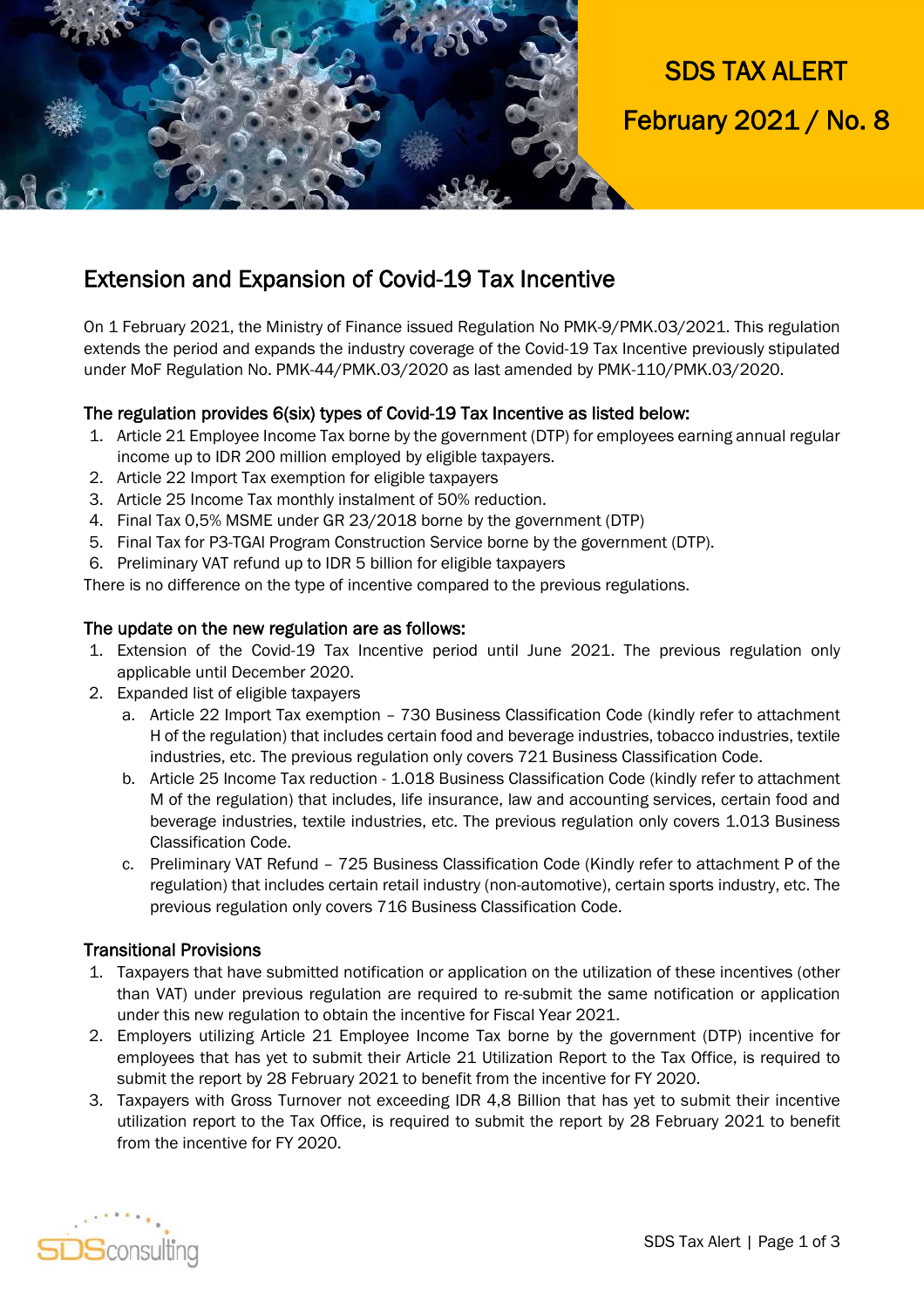

- 4. Tax Withholder utilizing Final Tax for P3-TGAl Program Construction Service borne by the government incentive that has yet to submit their incentive utilization report to the Tax Office, is required to submit the report by 28 February 2021 to benefit from the incentive for FY 2020.
- 5. Failure on Employers, Taxpayers, or Tax Withholders to submit their incentive utilization report as per the deadline stipulated above, will not be eligible to apply the tax incentive on periods covered within Fiscal Year 2020.
- 6. Employers utilizing the Article 21 Employee Income Tax borne by the government (DTP) incentive or Taxpayers utilizing the 50% reduction on Article 25 Monthly Installment should be able to utilize the incentive for January 2021 period by submitting a notification by 15 February 2021 at the latest.